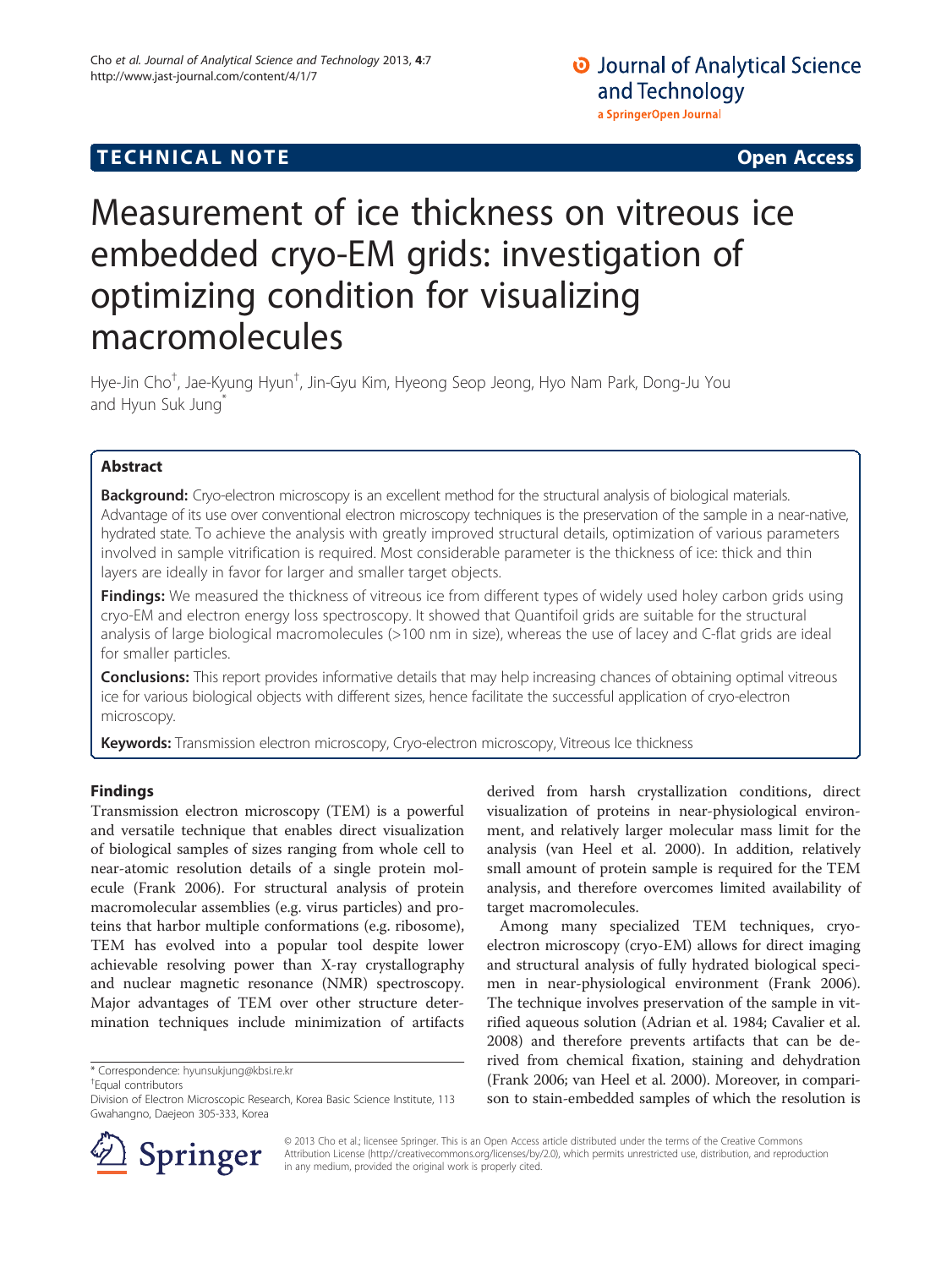limited to the size of heavy metal salts, cryo-EM can achieve structure determination of macromolecular assemblies at near-atomic resolution because the image formation directly results from electron scattering of biological specimen (Gonen et al. [2005](#page-3-0)). Inherently low contrast of cryo-EM images can be compensated by using image processing tools which greatly improve signal-to -noise ratio though image alignment and averaging (Frank et al. [1996;](#page-3-0) van Heel et al. [1996](#page-3-0); Grigorieff [2007](#page-3-0)). Despite these advantages, cryo-EM is often technically demanding. One of the difficulties comes from preparation of vitrified specimen that is suitable for efficient data collection and high-resolution image processing. An ideal specimen (a) should be free of contaminants such as ethane and ice crystals, (b) should have maximum number of particles within a field of view, yet the particles are sufficiently spaced, and (c) has a vitrified solution that is thick enough to contain the protein particles but thin enough to prevent excessive beam interference that reduces image contrast (Orlova & Saibil [2011](#page-3-0)). Therefore, for a given macromolecular sample, both concentration and ice thickness need be optimized by an experienced researcher through trialand-error.

Because specimen preparation for biological cryo-EM is critical for achieving high-resolution structure determination, understanding relationship between the practical use of instrumentation and the materials is important. In order to entrap biological specimen in vitreous ice that is free of supporting material, EM grid coated with a thin carbon film with perforated holes, namely "holey carbon grid", is used. Uniformity of sample adsorption and even ice thickness across the EM grid requires the surface of carbon film to be rendered hydrophilic, which is usually achieved by glow discharging in vacuum (Aebi & Pollard [1987\)](#page-3-0). After loading aqueous sample onto a holey carbon grid, excess solution is blotted and the grid is plunged into cryogen that is cooled to liquid nitrogen temperature. This step is crucial for reproducible and consistent outcome of the experiment, which is aided by using automated vitrification devices (Iancu et al. [2006;](#page-3-0) Grassucci et al. [2008\)](#page-3-0). In addition, such devices can reduce ice crystal contamination since manual handling of the sample is minimized. In combination with user-defined virification conditions, a principal step to find the optimal thickness of vitreous ice is the choice of a particular type of support film.

In this study, using cryo-EM and electron energy loss spectroscopy (EELS), we measure one of critical but basic parameter for successful application of cryo-EM, which is the thickness of vitreous ice from various types of holey carbon grids that are commercially available. The results suggest that larger and smaller biological objects are ideally suitable for the use of Quantifoil and C-flat grids (Lacey grids), respectively, and the thickness of ice in each type of grid is dependent on the thickness of carbon support film.

# Materials and methods Specimen preparation

Three types of widely used holey carbon grids were subjected to the experiments; (a) Quantifoil grid (Cu 300 mesh, R2/2, SPI Supplies, U.S), (b) Lacey carbon grid (Agar Scientific, U.K.) and (c) C-flat (Cu 200 mesh, CF-1.2/1.3, Protochips Inc., U.S.). The grids were rendered hydrophilic using plasma cleaner (PDC-32G-2, Harrick Plasma, U.S), followed by application of  $5\mu$ l of distilled water. The sample grid was semi-automatically vitrified using Vitrobot Mark I (FEI, U.S), at 100% relative humidity and 4°C. Blot time of 3.5 seconds and blot offset of −0.5 mm were consistently applied to all viritirification processes. The entire procedure is described in (Grassucci et al. [2008\)](#page-3-0).

### Cryo-electron microscopy

Vitrified samples were maintained at liquid nitrogen temperature during sample transfer and image acquisition using a cryo transfer holder (cryo holder-626, Gatan, U.S). The sample temperature throughout the experiment was carefully monitored using SmartSet Controller (Gatan, U.S), where the temperature was typically kept at approximately −177°C within the electron microscope. Tecnai  $G<sup>2</sup>$  Sprit Twin equipped with lanthanum hexaboride  $(Lab<sub>6</sub>)$  gun operating at 120kV was used to acquire images. Micrographs were recorded using Ultracan™ 4000 CCD detector (Gatan, U.S), under low dose imaging mode, with typical electron does of  $10-20$  e/ $\AA^2$ .

## Electron energy loss spectroscopy

Ice thickness was estimated using log-ratio method (Malis et al. [1998](#page-3-0)), which is based on following relationship:

$$
^{t}\bigg /\text{ }_{\lambda_{\rho}}=ln\bigg (\frac{I_{t}}{I_{0}}\bigg )
$$

where t is the specimen thickness,  $\lambda_{\rho}$  is the effective mean free path length for inelastic scattering, and  $I_0$  and  $I_t$  are zero-loss peak in electron energy loss spectrum and the whole spectrum, respectively. Electron energy loss spectrum was obtained using Gatan Imaging Filter (GIF) system (T12, Gatan, U.S), and the objective aperture that corresponds to the collection angle of 1.639 mrad was used for data collection. Integrated ratio between  $I_t$  and  $I_0$ was used for estimation of inelastic mean free path, from which the specimen thickness was calculated using Digital Micrograph 3.0 software (Gatan, U.S). Typically, EELS was performed at nominal magnifications of ×28,000 and ×68,000, suitable for obtaining the spectrum of the entire hole and the center of vitreous ice, respectively.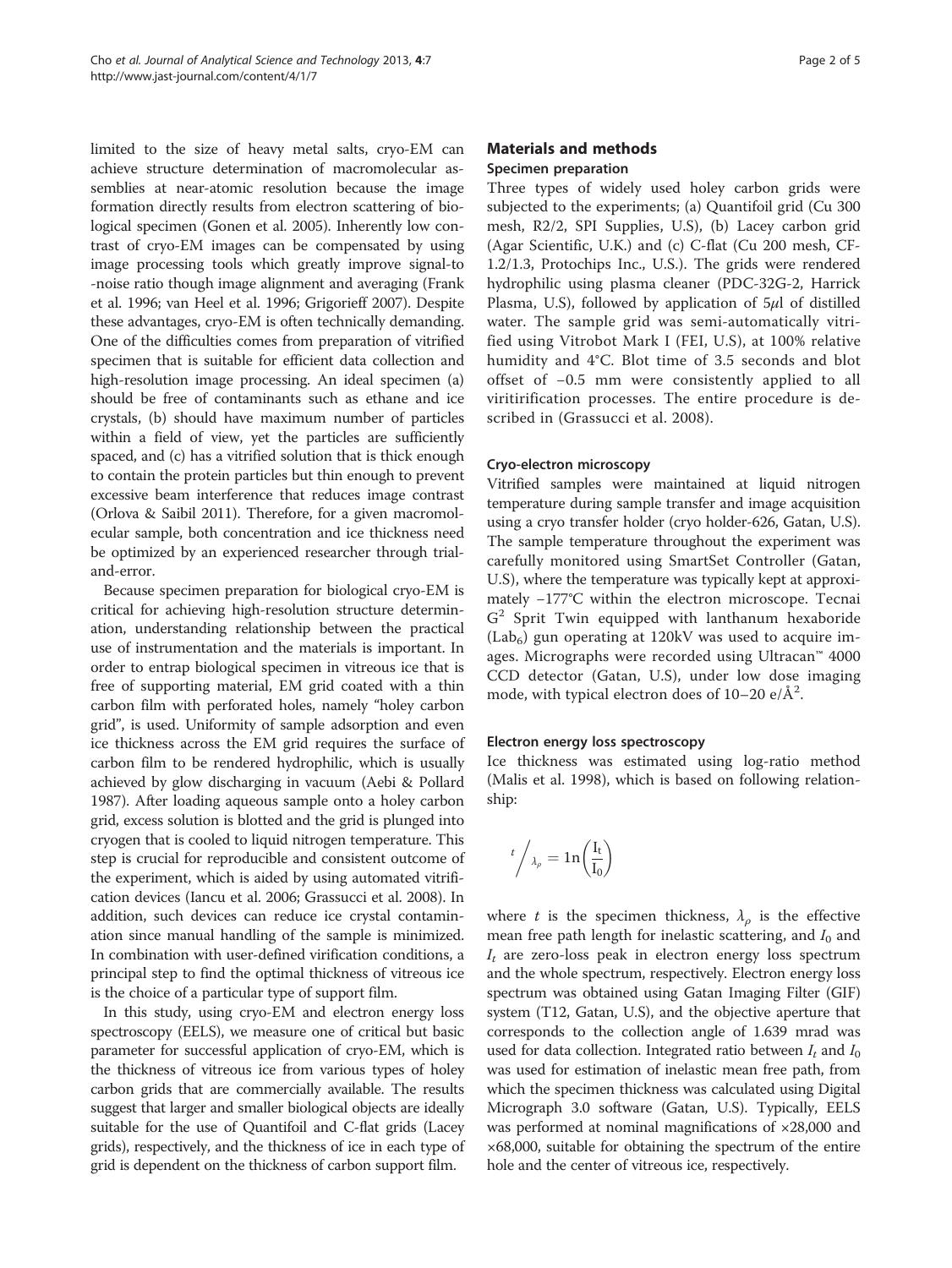Results and discussion In order to correlate the thickness of supporting carbon

Distilled water with no solute was subjected to the analysis since adsorption of extra materials onto the grids may introduce further variability to the outcome. Thickness of vitreous ice was measured from each type of grid that was prepared under the same vitrification condition (Figure 2). Each measurement was obtained from the entire hole without surrounding carbon film (Figure 2B). Average of 20 independent measurements was used for evaluation (Figure 2D). Ice thickness ranged from the largest to the smallest in the order of Quantifoil grid  $(127.65 \pm 12.42 \text{ nm})$ , lacey carbon grid  $(99.05 \pm 6.98 \text{ nm})$ and C-flat grid (92.35  $\pm$  6.37 nm). In addition, ice thickness variation observed for Quantifoil grid (S.D. 12.42 nm) was almost two fold higher than that of lacey carbon

grid (S.D. 6.98 nm) and C-flat grid (S.D. 6.73 nm), suggesting the variation of carbon film thickness is directly reflected on the uniformity of resulting vitreous ice.

Variation of vitreous ice thickness across the hole was often apparent from electron micrographs, forming a smooth density gradient from the center toward the edge of the hole. Such thickness variation, so called 'lens effect', is well known for vitrified specimen, and may

**Entire hole** 

Lacey

28.36 ± 2.95

 $99.05 \pm 6.98$ 

Center of a hole

C-flat

 $17.32 \pm 0.82$ 

 $92.35 \pm 6.37$ 

Carbon film

 $\overline{A}$ 

B

C

Quantifoil

49.11 ±8.50

127.65 ±12.42

<span id="page-2-0"></span>



film and that of the resulting vitreous ice, thickness of carbon film with no vitreous ice was measured using EELS. Average (represented by standard deviation) of 20 independent measurements from different areas of each grid type was used for evaluation (Figures 1 and 2). It was found that Quantifoil grid had the thickest carbon  $(49.11 \pm 8.50 \text{ nm}; \text{ mean } \pm \text{ S.D.})$  whereas C-flat grid had the thinnest  $(17.32 \pm 0.82 \text{ nm})$ . Reported carbon film thickness of C-flat grid (10–20 nm) agreed well with reported experimental data (Quispe et al. [2007](#page-3-0)). Lacey carbon grid had carbon film with an intermediate thickness (28.36 ± 2.95 nm). Variation of film thickness from different areas was minimal for C-flat grid (S.D. 0.82 nm), suggesting the most uniform carbon film amongst the three types of grids tested.

> $114.81 \pm 11.42$ 93.79±12.89 74.34 ±7.29 Figure 2 Thickness values measured from carbon film and vitreous ice embedded cryo-EM grids. (A-C) Chosen areas for thickness measurements are represented as inside rectangle: area of carbon film (A), entire area of vitreous ice within a hole (B), central region of vitreous ice (C). (D) Measured thickness values of each type grid according to different area as described in (A-C). For each condition, 20 independent areas was chosen and used to measure the thickness. Mean values are in nm and measured thickness is represented by standard deviation.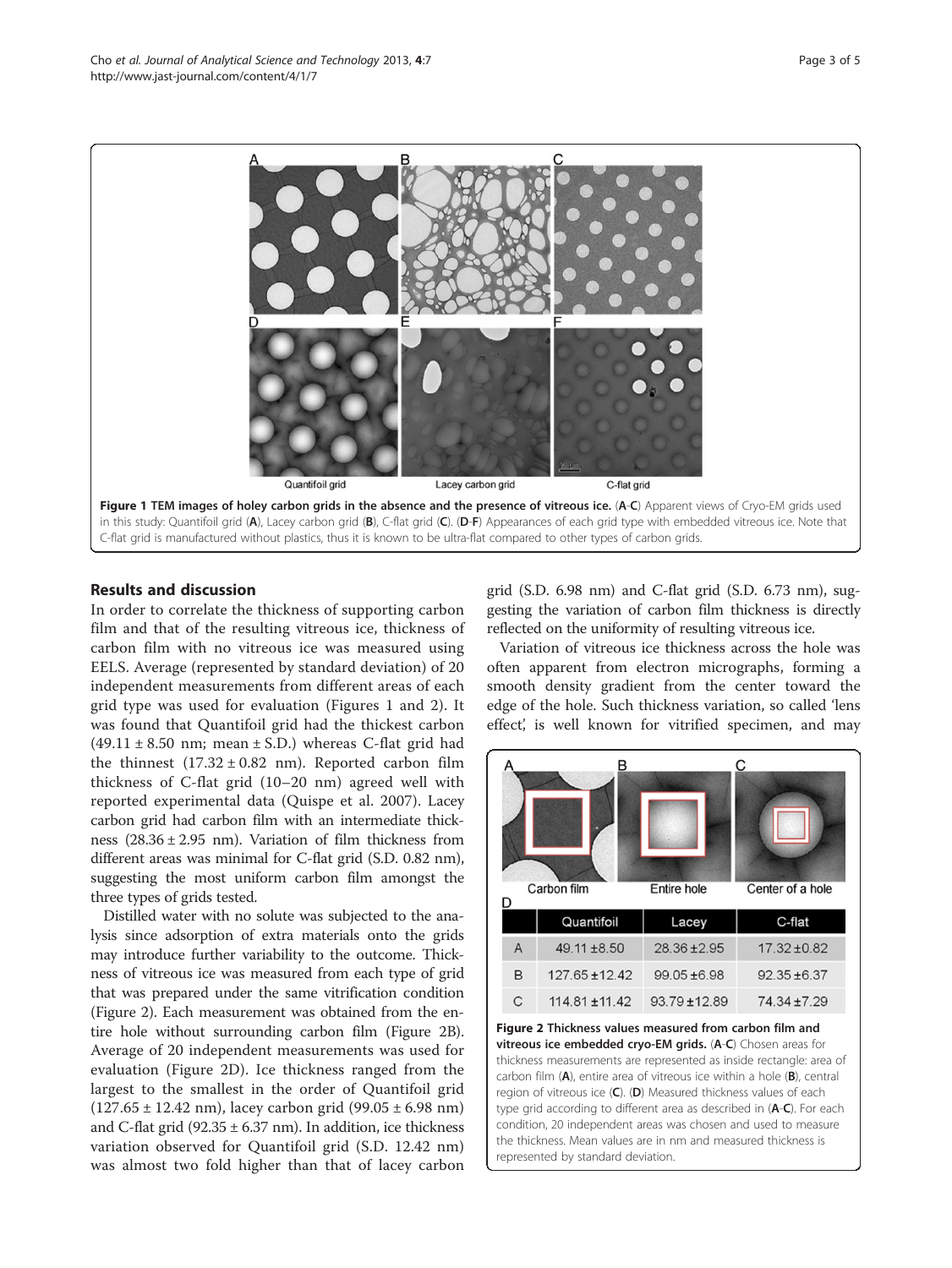<span id="page-3-0"></span>contribute to uneven particle distribution that can hamper efficient data collection. In order to characterize the lens effect for each grid type, micrographs were visually examined. All the grid types showed typical lens effect with varying extent although lacey carbon grid did not show distinctive, circular lens effect due to irregular size and shape of the holes (Figure [1](#page-2-0)).

For a more quantitative analysis, ice thickness of the center of a hole, which had the minimal electron density variation, was estimated (Figure [2C](#page-2-0)). In consistent to bare carbon thickness and ice thickness of the entire hole, the thickness of the center of a hole varied from thickest to the thinnest in the order of Quantifoil grid  $(114.81 \pm 11.42 \text{ nm})$ , lacey carbon grid  $(93.79 \pm 12.89 \text{ nm})$ and C-flat grid  $(74.34 \pm 7.29 \text{ nm})$ . However, the extent of lens effect, as characterized by the difference between the ice thickness between the entire hole and the center, was most pronounced for C-flat grid (18.01 nm), followed by Quantifoil grid (12.84 nm) and lacey carbon grid (5.26 nm).

In this study we have used a simple method for estimating the thickness of vitreous ice using electron energy loss spectroscopy (EELS) and the log-ratio method. Thicknesses of supporting carbon film and embedded vitreous ice for three types of widely used holey carbon grids were efficiently measured. It was found that thickness of resulting vitreous ice was different in each type grid, possibly dependent of the thickness and of supporting carbon film. In addition, the extent of continuous variation of the ice thickness within the hole was characterized by estimating difference between the ice thickness of the entire hole and the central region.

Thickness of carbon support film and vitreous ice varied from thickest to thinnest in the order of Quantifoil grid, lacey carbon grid and C-flat grid. Substantial discrepancy between measured thickness of holy carbon grids from this study and that of manufacturer's description is possibly due to residual plastic layer underneath carbon film (Ermantraut et al. 1998), which may have hampered correct EELS measurement. Quantitative analysis showed that the lens effect was most pronounced for C-flat grid, followed by Quantifoil grid and lacey carbon grid. However, lacey carbon grid lacks symmetrically circular hole, and hence the thickness of the entire hole is unlikely to be estimated by using symmetric beam illumination.

Literatures suggest thinnest possible ice thickness that does not alter the integrity of the protein structure is optimal for cryo-EM (Orlova & Saibil 2011). With this respect, control of ice thickness for a given sample is extremely important. For extreme cases, ice thickness of 700–800 nm is required as exemplified by cryo-EM study of giant Mimivirus (Xiao et al. [2005](#page-4-0); Xiao et al. [2009](#page-4-0)), whereas the thinnest achievable ice thickness is

necessary for 7 nm DNA tetrahedron (Kato et al. [2009](#page-4-0)). Therefore characterization of vitreous ice thickness shown in this study would be beneficial, along with other vitrification parameters, for obtaining optimal cryo-EM data.

#### Abbreviations

TEM: Transmission electron microscopy; NMR: Nuclear magnetic resonance; Cryo-EM: Cryo-electron microscopy; EELS: Electron energy loss spectroscopy; Lab<sub>6</sub>: Lanthanum hexaboride; GIF: Gatan imaging filter.

#### Competing interests

The authors declare that they have no competing interests.

#### Authors' contributions

H.S.J. designed research; H-J.C. and J-K.H. performed researches; J-G.K. contributed spectroscopy analysis. H-J.C. J-K.H. H.S.J. H.N.P. and D-J.Y. analzed EM data. J-K.H. and H.S.J. wrote the paper. All authors read and approved the final manuscript.

#### Acknowledgements

This work was supported by Korea Basic Science Institute grant (T33415) to JK Hyun.

#### Received: 12 March 2013 Accepted: 12 March 2013 Published: 18 April 2013

#### References

- Frank J (2006) Three-dimensional electron microscopy of macromolecular assemblies: visualization of biological molecules in their native state, 2nd edition. Oxford University Press, New York
- van Heel M, Gowen B, Matadeen R, Orlova EV, Finn R, Pape T, Cohen D, Stark H, Schmidt R, Schatz M, Patwardhan A (2000) Single-particle electron cryo-microscopy: towards atomic resolution. Q Rev Biophys 33:307–369
- Adrian M, Dubochet J, Lepault J, McDowall AW (1984) Cryo-electron microscopy of viruses. Nature 308:32–36
- Cavalier A, Spehner D, Humbel BM (2008) Handbook of cryo-preparation methods for electron microscopy. CRC Press, Boca Raton
- Gonen T, Cheng Y, Sliz P, Hiroaki Y, Fujiyoshi Y, Harrison SC, Walz T (2005) Lipid-protein interactions in double-layered two-dimensional AQP0 crystals. Nature 438:633–638
- Frank J, Radermacher M, Penczek P, Zhu J, Li Y, Ladjadj M, Leith A (1996) SPIDER and WEB: processing and visualization of images in 3D electron microscopy and related fields. J Struct Biol 116:190–199
- van Heel M, Harauz G, Orlova EV, Schmidt R, Schatz M (1996) A new generation of the IMAGIC image processing system. J Struct Biol 116:17–24
- Grigorieff N (2007) FREALIGN: high-resolution refinement of single particle structures. J Struct Biol 157:117–125
- Orlova EV, Saibil HR (2011) Structural analysis of macromolecular assemblies by electron microscopy. Chem Rev 111:7710–7748
- Aebi U, Pollard TD (1987) A glow discharge unit to render electron microscope grids and other surfaces hydrophilic. J Electron Microsc Tech 7:29–33
- Iancu CV, Tivol WF, Schooler JB, Dias DP, Henderson GP, Murphy GE, Wright ER, Li Z, Yu Z, Briegel A, Gan L, He Y, Jensen GJ (2006) Electron cryotomography sample preparation using the Vitrobot. Nat Protoc 1:2813–2819
- Grassucci RA, Taylor D, Frank J (2008) Visualization of macromolecular complexes using cryo-electron microscopy with FEI Tecnai transmission electron microscopes. Nat Protoc 3:330–339
- Malis T, Cheng SC, Egerton RF (1998) EELS log-ratio technique for specimen-thickness measurement in the TEM. J Electron Microsc Tech 8:193–200
- Quispe J, Damiano J, Mick SE, Nackashi DP, Fellmann D, Ajero TG, Carragher B, Potter CS (2007) An improved holey carbon film for cryo-electron microscopy. Microsc Microanal 13:365–371
- Ermantraut E, Wohlfart K, Tichelaar W (1998) Perforated support foils with predefined hole size, shape and arrangement. Ultramicroscopy 74:75–81